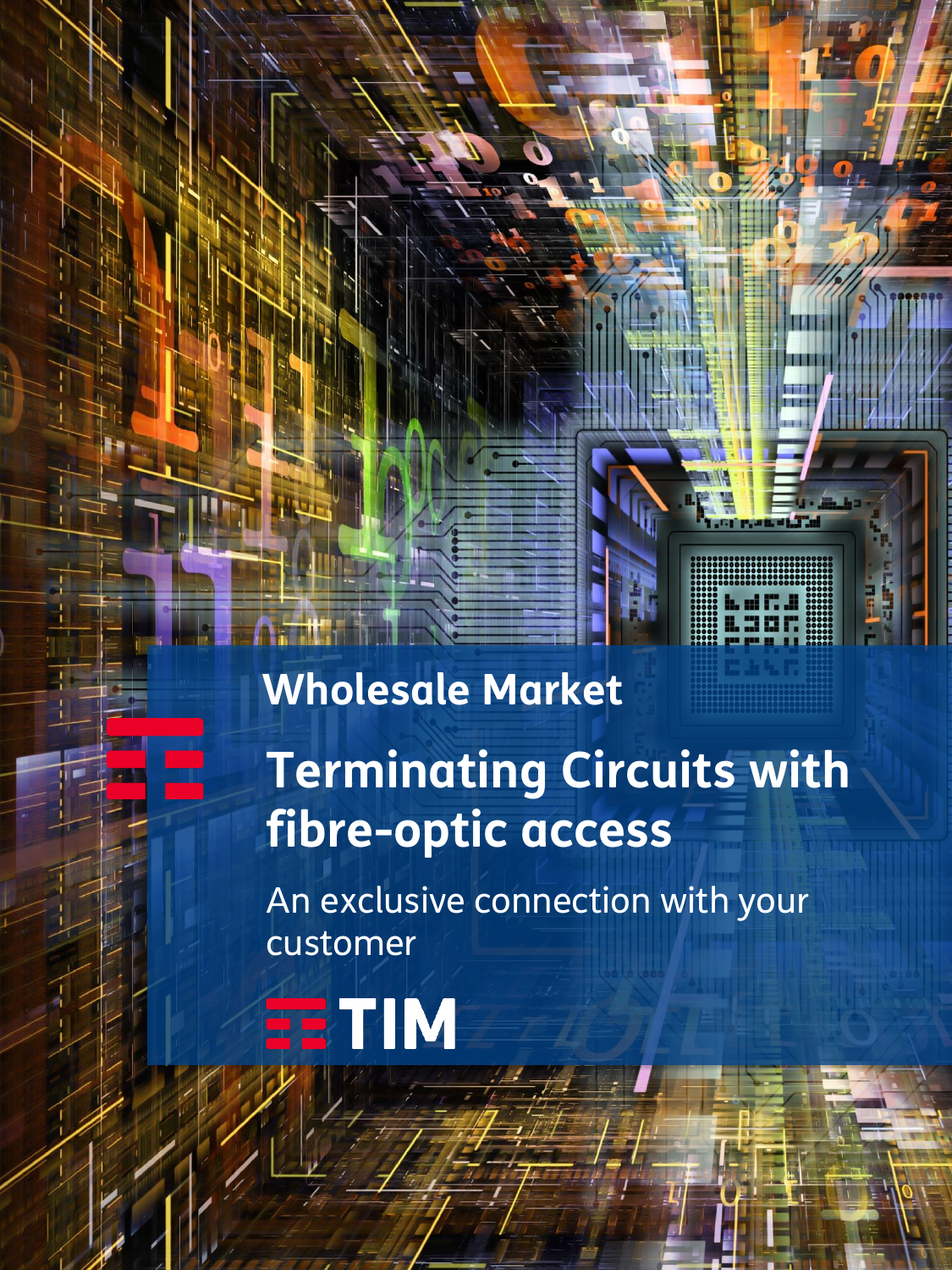# **Terminating Circuits with fibre-optic access**

Terminating Circuits are the best means of offering your business customers dedicated capacity connections, with multiple speeds, profiles/configurations and high-quality performance, thanks to the **elevated reliability of the TIM network**.

## **Service features**

**Maximum 'BASIC' activation time for Ethernet Terminating Circuits over fibre:**

- 60 calendar days (in 100% of cases)
- 40 calendar days (in 95% of cases)

**Maximum 'BASIC' recovery time for Ethernet Terminating Circuits over fibre (on the basis of configuration):**

- from 5 solar hours up to 8 solar hours

## **Who is it for?**

The service is intended for Operators whose internal communications needs are characterised by **high volumes of traffic** exchanged between their POPs (Point of Presence) and their customers' offices (typically Companies, Public Administrations, Banks and Financial Institutions), whose commercial importance requires a **high 'overall' quality of service**.

### **Preliminary services**

If you need to install your devices at a TIM location, you must first request the Colocation service. If you intend to collect Terminating circuits on a Kit outside a TIM office, you can request the supply of the geographical connection between the TIM Delivery Point and your PoP by subscribing in advance to the offer under which this connection is made (e.g. Interconnection Flows or GIGANET). If you intend to collect Terminating Ethernet circuits on fibre optics on a Bitstream Multiservice Kit, the Bitstream Ethernet contract must be signed in advance:

#### **Installation, Giganet, Interconnection, Bitstream.**

## **Description of the service**

The service is the best means of offering your business customers **dedicated capacity** connections, with multiple speeds, profiles/configurations and high-quality performance, thanks to the **elevated reliability of the TIM network**.

The service is intended for Operators whose internal communications needs are characterised by high volumes of traffic exchanged between their PoPs (Point of Presence) and their customers' offices (typically Companies, Public Administrations, Banks and Financial Institutions), whose commercial importance requires a **high 'overall' quality of service**.

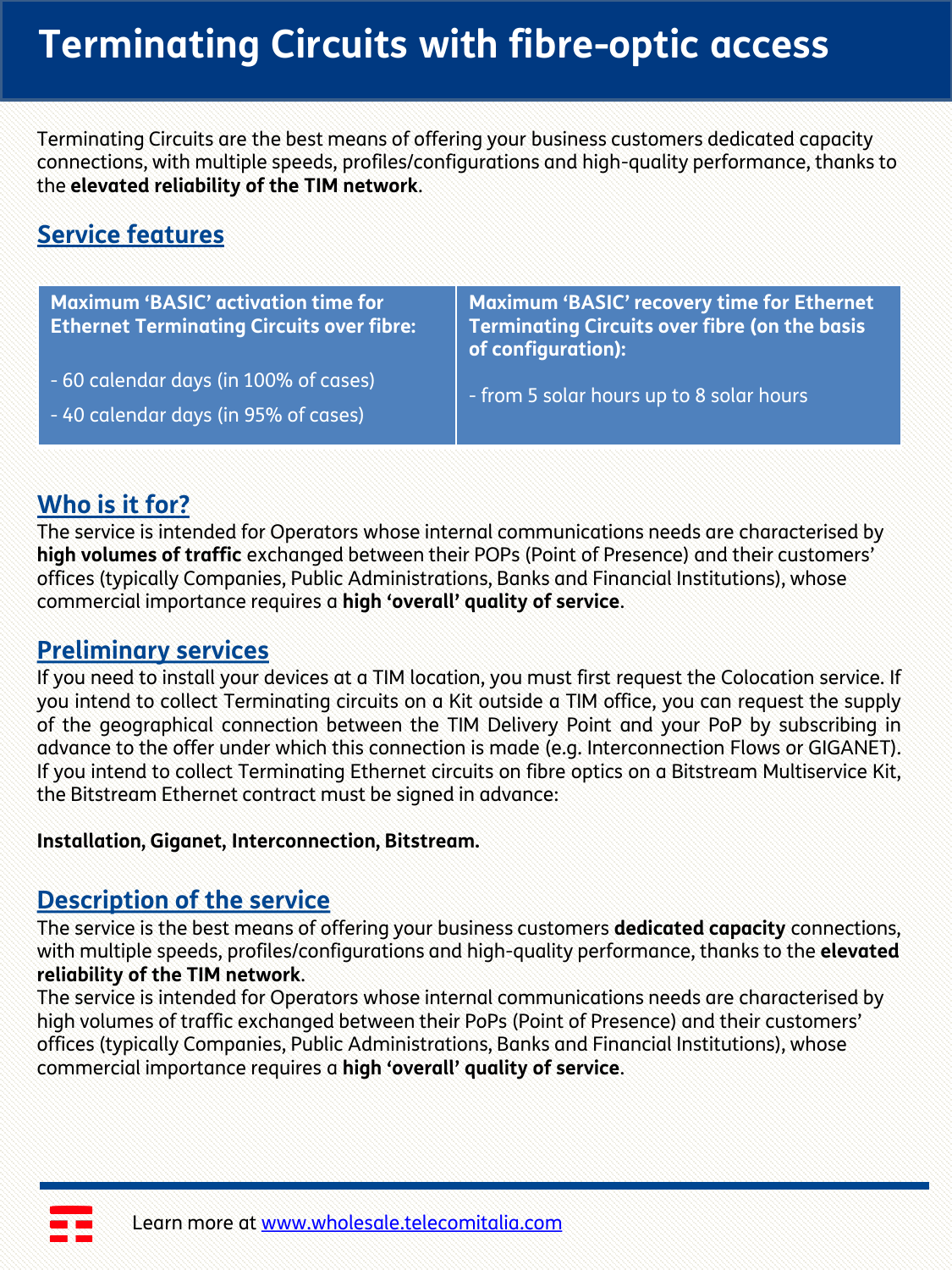Two different types of Terminating Circuits with fibre-optic access are available, with different technical characteristics in terms of service delivery mode and corresponding technical performance, geographical coverage, points of delivery to Operators and delivery solutions:

- 1. Fibre optic *Terminating* circuits with transport over SDH network
- 2. Ethernet *Terminating* circuits over fibre optics:
	- **1. Fibre optic Terminating circuits with transport over SDH network:** dedicated capacity circuits between a Network Terminal Point at an end customer's premises and a Service Delivery Point at a Regional Transmission Node (RTN) of the TIM network, limited to cases where the customer's premises and the Transmission Node are both located in the same Regional Territorial Basin (RTB).

TIM's transmission network is organised on three hierarchical levels:

- National Network: which provides full connectivity between nodes throughout the country;
- Regional Network: which achieves full connectivity between nodes at the regional level without affecting the upper level of the network;
- Local Network: which is the collection level of the flows travelling from the peripheral nodes to the Regional Network nodes.

The architecture of Telecom Italia's transmission network is shown below:

Figure representing an Ethernet Macro Area:

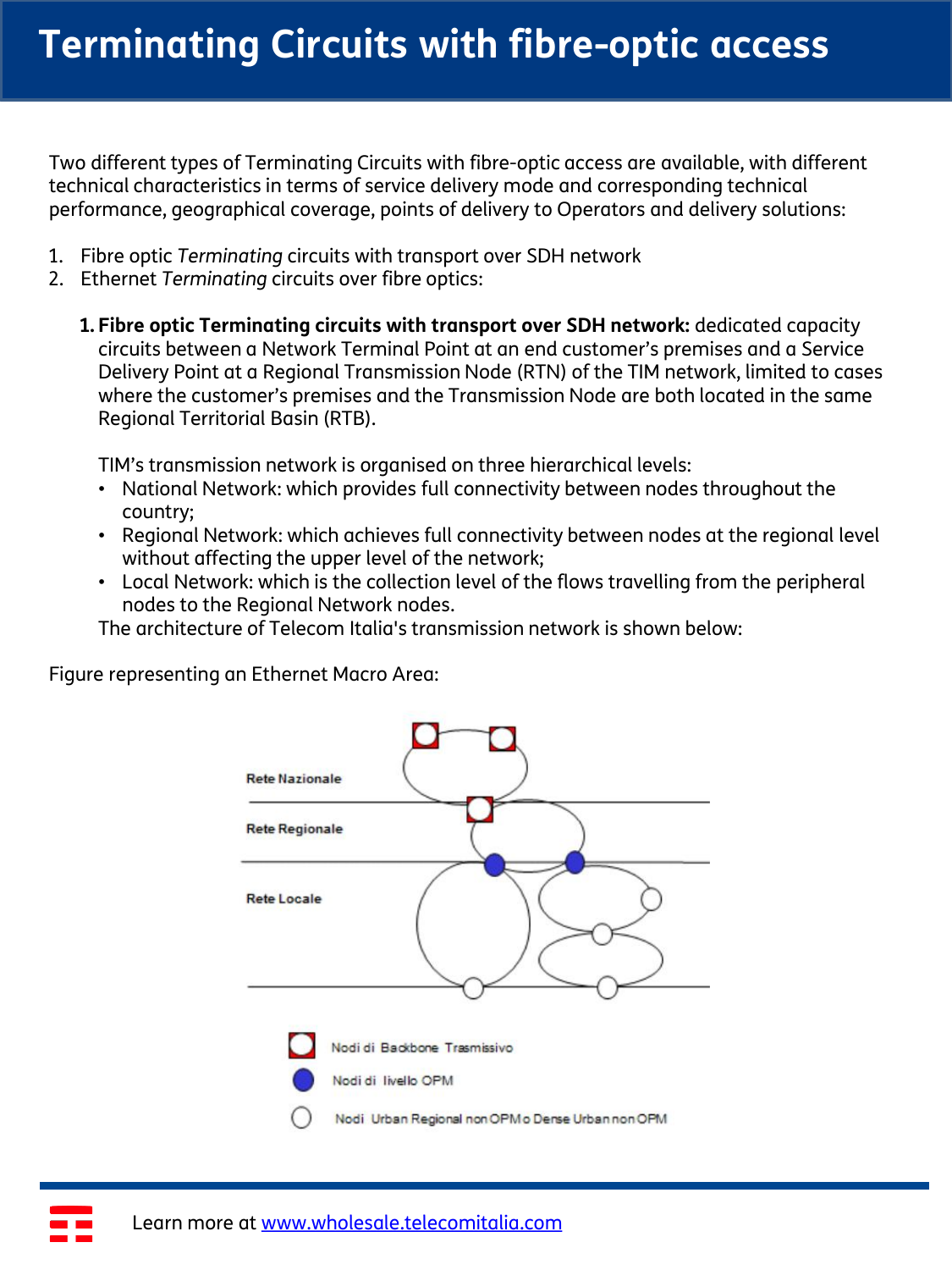# **Terminating Circuits with fibre-optic access**

The system chain for fibre optic *terminating* circuits with transport over the SDH network consists of:

- terminal equipment at the user's premises;
- fibre-optic access line to the first exchange of the Telecom Italia transmission network;
- transport service on Telecom Italia's transmission network to the RTN node;
- delivery on physical or electronic distributor

The offer of fibre-optic *terminating* circuits with transport over the SDH network includes connections with speeds between 10 Mbit/s and 2.5 Gbit/s.

The collection of circuits in the node of the Telecom Italia Delivery Point takes place on an Interconnection Flow or on an Internal Switchboard Junction (in case the Operator is collocated in such node).

#### **2. Ethernet Terminating Circuits over Fibre Optics**: connections between a Network

Termination Point at the premises of an end customer and a Delivery Point of the OPM network (authorised to collect this type of circuits) to which the Network Termination Point's reference Line Stage is connected.

The reference network architecture is articulated as follows:

Access Level: consisting of the exchanges (**Line Stages**), which are in turn connected to the reference Delivery Points;

Aggregation Level: made up of the **Delivery Points** (DP) Ethernet-enabled to collect this type of circuit;

Macro Area: Delivery Points are grouped into **30 Macro Areas at national level**. Each Macro Area constitutes a separate Ethernet network; for the coverage of the whole of Italy at least one Kit is needed for each Macro Area.

A figure representing an Ethernet Macro Area follows below:



An **sVLAN** (VLAN service) with a speed of up to 1 Gbit/s is configured for each Ethernet *Terminating* Circuit over fibre optic cable, within which the customer's multiple cVLANs (customer VLANs) are transported. The sVLAN is available in the **'MonoCos' and 'MultiCoS'** profiles. For the purpose of traffic processing, the service provides three Class of Service (CoS) levels, identified by assigning the values **2, 3 and 5** to the **CoS** parameter.

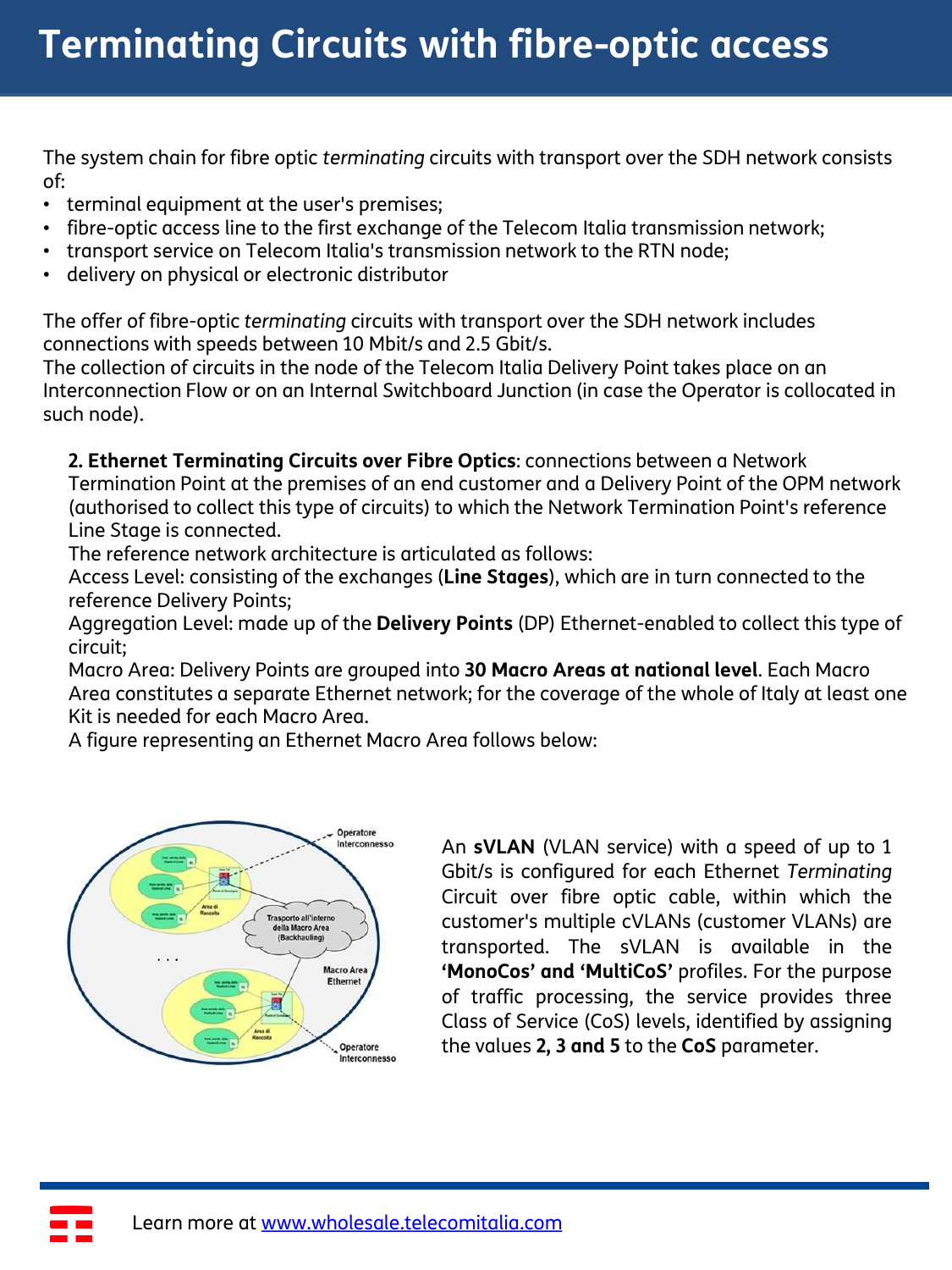# **Terminating Circuits with fibre-optic access**

The elements of the **supply chain** for the **'single way'** configuration of an Ethernet *Terminating* Circuit over fibre are listed below:

- termination equipment at the end customer's premises;
- dedicated fibre-optic access route between the end customer's premises and the relevant stage of the certification line;
- Line stage: local exchange to which fibre optics connects the end customer's premises
- transport section in the junction network (created through the use of the new generation transmission network and/or fibre optics) between the line stage and the Ethernet DP, present if the location of the DP does not coincide with the location of the line stage;
- Delivery Point (DP) Ethernet: OPM node of the Ethernet network to which the end customer's line stage belongs;
- Collection Kit (located in the DP or at the Operator's PoP).

The service also includes '**Two-way'** and **'Two-way with dual equipment'** configurations. The circuit can be delivered on a Kit 'dedicated' to the service (with collection within the Collection Area pertaining to the attestation DP of the Kit) or, alternatively, on a Multiservice Kit already used for the collection of Bitstream Ethernet services; in this case the circuits are delivered via a separate port from that used for Bitstream services, on which the overall bandwidth required for all the sVLANs delivered on a specific bandwidth aggregate **(CAR**) can be sized.

The traffic generated by the end customers in a macro collection area can be collected on the Multiservice Kit by means of the Backhauling service, which extends the circuit's sVLAN to a DP that is different from the Ethernet DP responsible for the line stage of the customer's premises but still belongs to the same Ethernet Macro Area.

### **What else should you know**

If the collection of circuits takes place on a device installed in an Operator PoP outside a TIM site, the offer under which the geographical connection between the TIM Delivery Point and the PoP is made (e.g. **Interconnection Flows or GIGANET**) must be subscribed in advance.

If the circuits are collected on a device installed at a TIM site, the **Colocation** service must be requested in advance.

In the case of Ethernet *Terminating* Circuits on fibre optics collected on a Bitstream Multiservice Kit, the **Bitstream Ethernet** contract must be signed in advance.

With reference to the AGCom provisions contained in resolution 333/20/CONS (see art. 6, paragraph 2), with effect from July 1, 2021 Telecom Italia has implemented the 'End of Sale' for certain types of connections, including Ethernet Terminating circuits with transport on SDH network. Activation orders for such connections are therefore no longer accepted (neither by filling in the forms nor in 'self ordering' mode).

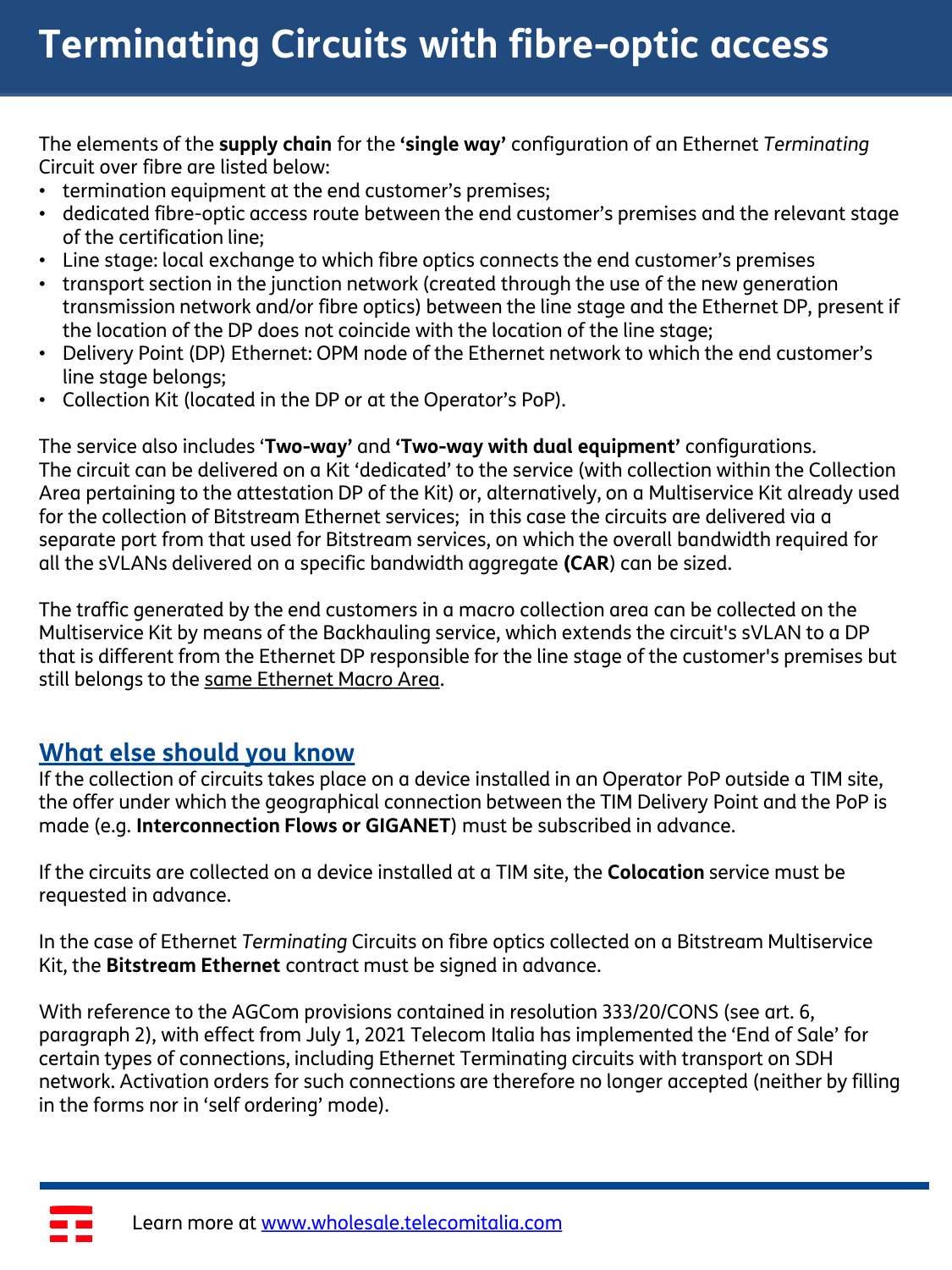The Terminating circuits offer also includes connections with copper access. A description can be found in the relevant data sheet, available under **Access Services > Copper Access**.

# **Supply and maintenance**

Thanks to the extensive coverage, the service is available throughout the country. The delivery of the *Terminating* circuits with transport on SDH network takes place at the RTN nodes open to the service – the list of nodes is published as part of the Reference Offer in the Reference Offers section of this service – and is only permitted within the same Regional Territorial Basin (RTB).

The delivery of the Ethernet *Terminating* circuits on fibre takes place at the nodes of TIM OPM network.

Updated geographic coverage information is available in this service's '**Coverage**' section. With regard to *Terminating* Ethernet circuits over fibre optics, a **class of saleability** is associated with each NGA-capable exchange, based on the availability of NGA infrastructure and the presence or absence of an OPM node in the exchange.

Specifically:

- exchanges coinciding with the OPM node are classified **A, B** and **C**
- exchanges that are NOT an OPM node are classified **A1, B1** and **C1**
- exchanges with little infrastructure, which therefore require a prior feasibility study, are classified **F.**

Provision of the service is, in any case, subject to technical verification of the availability of all the network resources necessary for the creation of the circuit. For specific types of connections, e.g. in cases of **diversification of the network path** and for Ethernet *Terminating* circuits on fibre optics connected to **class F** exchanges, this verification is carried out during the **feasibility study**  (to be requested before issuing the activation order).

The maximum activation and reset times for Terminating circuits with transport on SDH network are differentiated on the basis of transmission capacity; the service includes both the 'Basic' and 'Premium' options.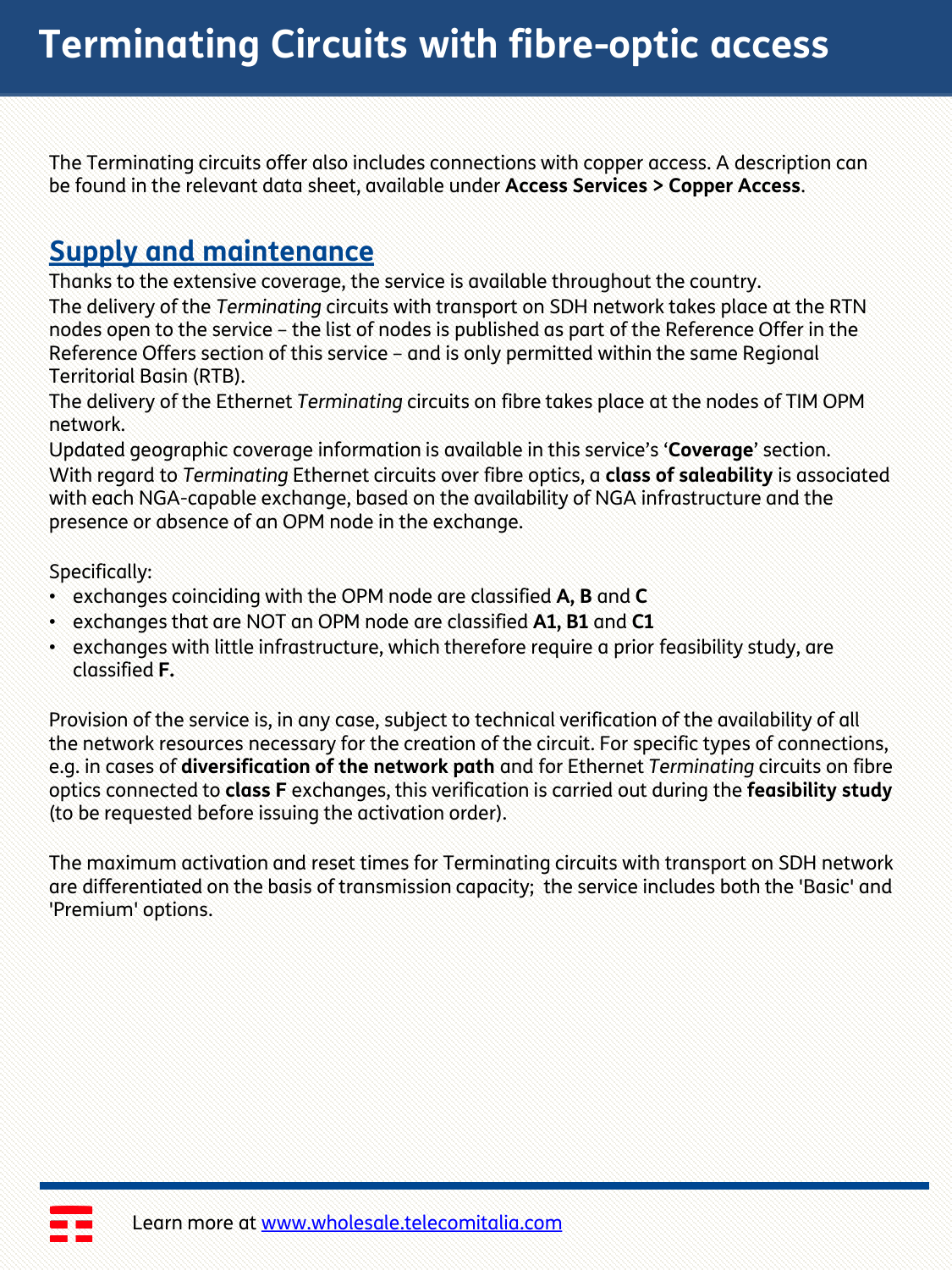# **Code Hosting with TIM Host Terminating Circuits with fibre-optic access**

The maximum **'Basic'** activation time for Ethernet *Terminating* Circuits over fibre is as follows:

- **60 calendar days** (in 100% of cases)
- **40 calendar days** (in 95% of cases)

The maximum **'Basic'** recovery time for Ethernet *Terminating* Circuits over fibre is as follows:

- **8 solar hours** (single way configurations)
- **5 solar hours** (dual way and dual way/dual apparatus configurations).
- The service also includes **'Premium'** activation and reset times.

Maintenance work can be requested by accessing, from the private area of this portal, a selfticketing system for reporting faults; information on the resolution of inefficiencies is provided in the same channel of communication.

Further details on the service can be found in the published Regulated Offer in the Offers section of this service.

## **Prices**

The pricing of *Terminating* Circuits with transport on SDH network is as follows: monthly access fee (varying according to speed);

monthly kilometric fee for the transport route (differentiated by distance and speed classes).

The pricing of Ethernet *Terminating* Circuits over fibre includes:

an activation fee;

a monthly fee depending both on the speed and on the saleability class of the Line Stage (SL) to which the End Customer's premises are connected.

Further details on the service's economic conditions can be found in the published Regulated Offer in the Offerings section of this service.

# **Regulatory conditions**

The service is exclusively for:

- Operators with an individual license or a general authorisation for telephone networks and services for public use which existed before the entry into force of Italian Legislative Decree no. 259 of 1 August 2003, containing the 'Electronic Communications Code' (referred to in Article 38 of the Code), as last amended by Italian Legislative Decree no. 70 of 28 May 2012.
- Companies with a general authorisation for electronic communications networks and services pursuant to Art. 25 of the above-mentioned Italian Legislative Decree no. 259/2003, as last amended by Italian Legislative Decree no. 70 of 28 May 2012.

The Offer of Ethernet *Terminating* Circuits over fibre is 'regulated'; that is, it is subject to approval in all its aspects by the Italian Communications Regulator (AGCom) and is updated every year and published on this website in the Reference Offers section of this service.